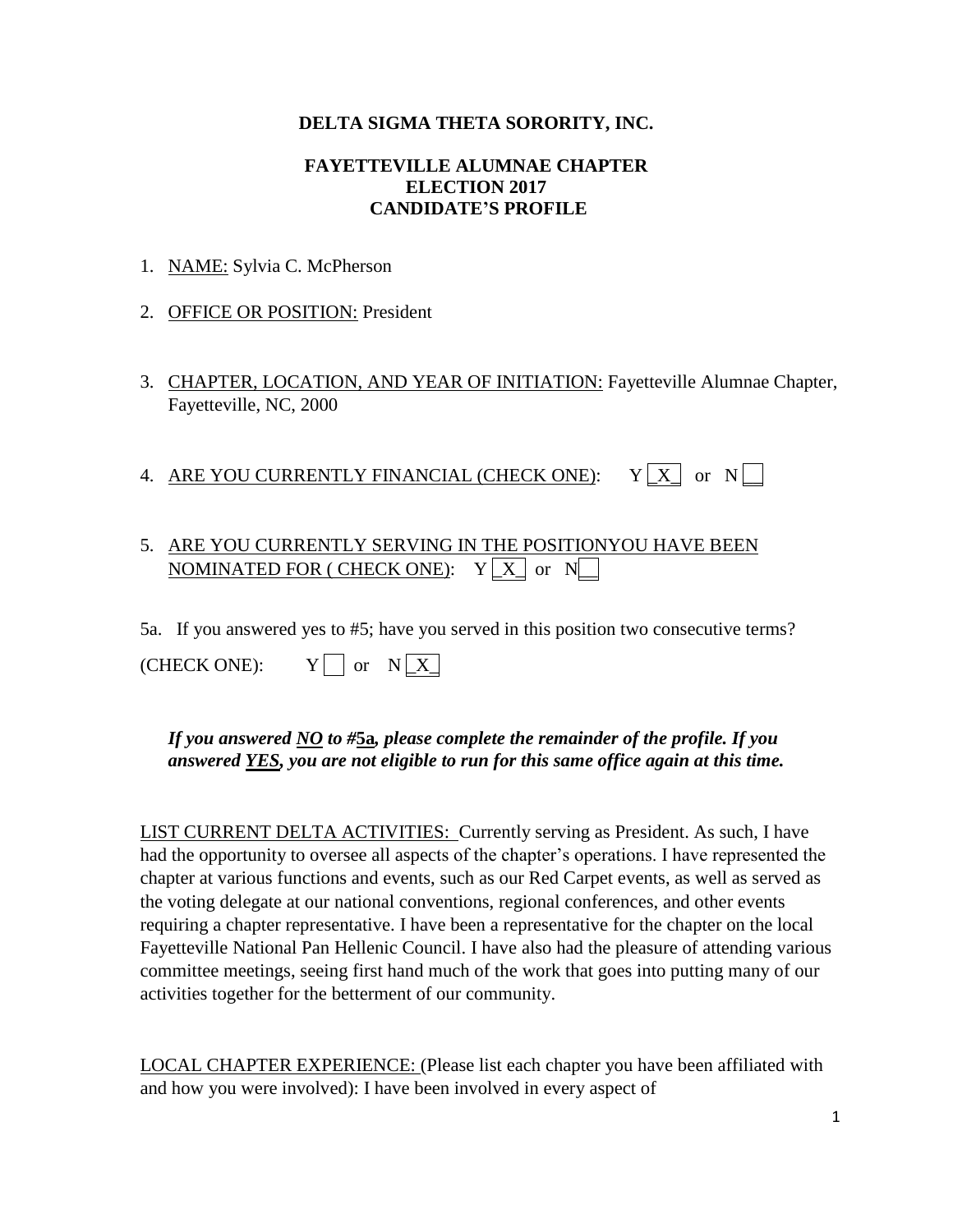Fayetteville Alumnae Chapter. I have met with the various committees and participated in many of their associated activities. I have been affiliated with no other chapter.

REGIONAL AND NATIONAL EXPERIENCE: (Please list all current and past assignments and involvement at both levels): I have attended the past National Conventions since 2004 and several Regional Conferences. I have attended many of these as both a voting and alternate delegate. On one or two occasions, I served at the National Convention as an assistant to the Sergeant-at-Arms.

# REGIONAL CONFERENCES AND NATIONAL CONVENTIONS ATTENDED (Years 2013 to 2016): I attended National conventions 2013 and 2015.

I attended Regional conferences 2014 and 2016.

### COMMUNITY INVOLVEMENT (Past & Present) AND ORGANIZATIONAL

AFFILIATIONS: I have been affiliated with the local NCAE (CCAE) branch of the National Association of Education. As such, I have been actively involved in the activities associated with the organization. I have also had a professional affiliation with the National Council of Teachers of English for several years. I am a past member of the National Council of Negro Women.

### ORGANIZATIONS (no more than 4):

- 1. Alumni Chapter of Winston-Salem State University (WSSU)
- 2. NCAE (CCAE) of National Association of Education
- 3. National Council of Teachers of English
- 4. National Association of E.E. Smith Alumni and Friends (Class of 1971)

### POSITION AND /OR RESPONSIBILITY:

- 1. Co-Chair of Scholarship Committee –WSSU
- 2. Association Representative NCAE (CCAE)
- 3. Member NCTE
- 4. Treasurer and member of the Executive Board for my class (EES)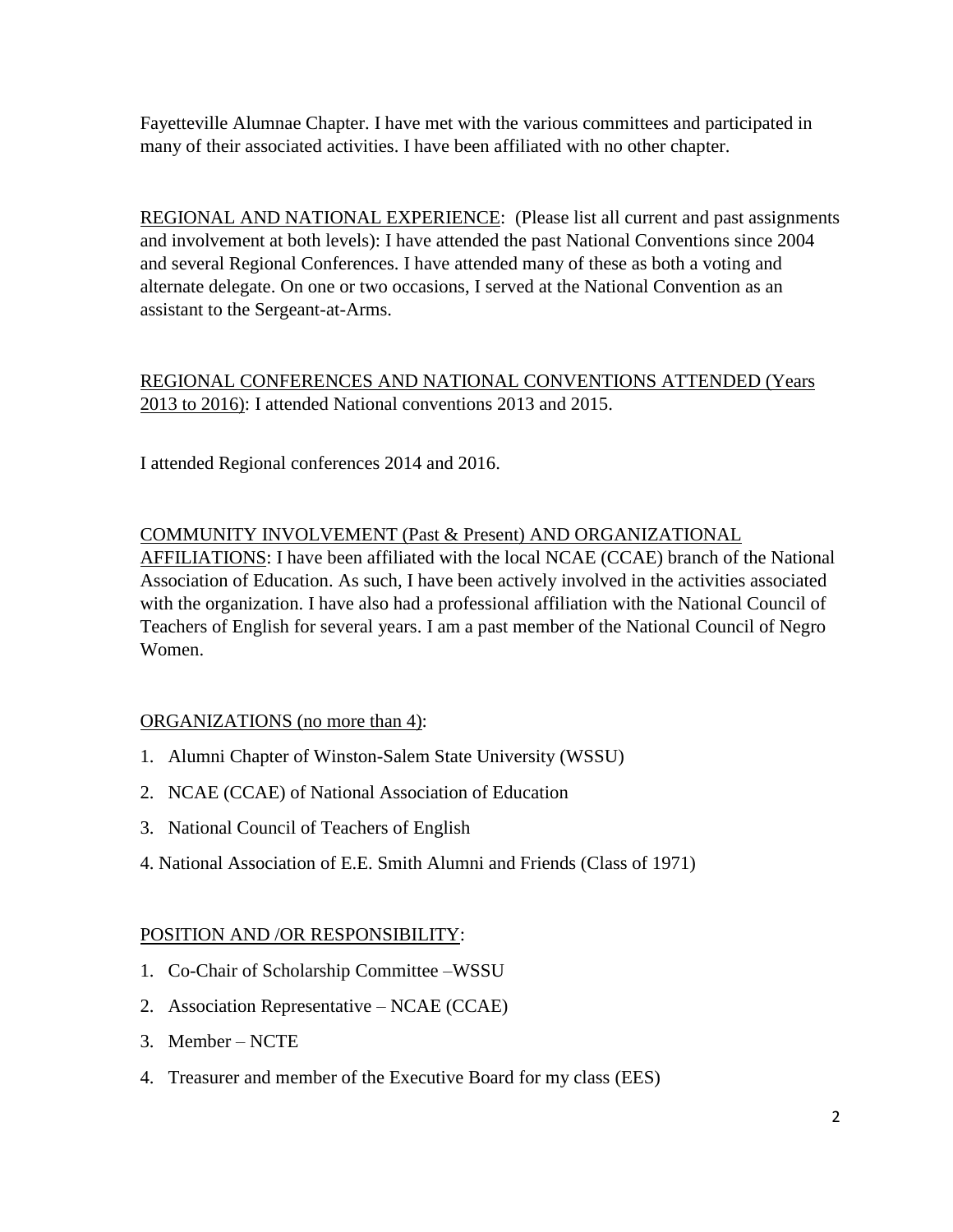STATE YOUR REASON(S) FOR SEEKING THIS SPECIFIC OFFICE: In 250 words or less, cite experiences, either in Delta or in your professional career, that impact directly on the position you are seeking. Include your plan/vision for the Fayetteville Alumnae Chapter in your response.

Having served two terms as Vice President and one term as President, I firmly believe that I have gained a greater understanding and an even deeper love for this chapter and our illustrious sorority. My reason for seeking a second term, as your president, is quite simple. I want to continue to earn the trust you have placed in me. I would also like to put to use much of the knowledge and experience I have gained since assuming this position two years ago. I have seen a lot of hard work going on in this chapter. I have also seen that much of this hard work is being done by many of the same sorors. I envision a revitalization of sorts in the next two years.

If we can come together collectively and begin to establish that sense of ownership that is so vital to any organization and if the members buy into the mission, they are more likely to work towards the goals. One of these goals is to reestablish our focus on reclaiming sorors who may have gone astray and gently nudge them back into the fold. We also need to continue to complete the work of Delta and hold each other accountable instead of playing the "blame game." We must keep in mind that we all bear responsibility for our chapter, not just the executive leadership. I would like to see the bonds of sisterhood strengthened as we work on those core values essential to any civilized group and the renewed commitment to our nine Cardinal Virtues established by our Founders over 104 years ago.

Revitalization will not be an overnight process. It will be a painstakingly tedious one that will require hard work, patience, and most of all commitment; all of which I vow to render to this august body. I would really appreciate your help in bringing this vision to light.

Have you ever been suspended and /or placed on probation? YES  $\Box$  or NO  $\Box$ 

If yes, please list violation, date(s) of suspension or probation and fine levied.

## **NOTE: THE CANDIDATE PROFILE SHEET is considered incomplete if not signed.**

**I have read, understand, and will abide by the guidelines for seeking office in Delta Sigma Theta Sorority, Inc. Fayetteville Alumnae Chapter.**

SIGNATURE OF CANDIDATE: *Sylvia C. McPherson*